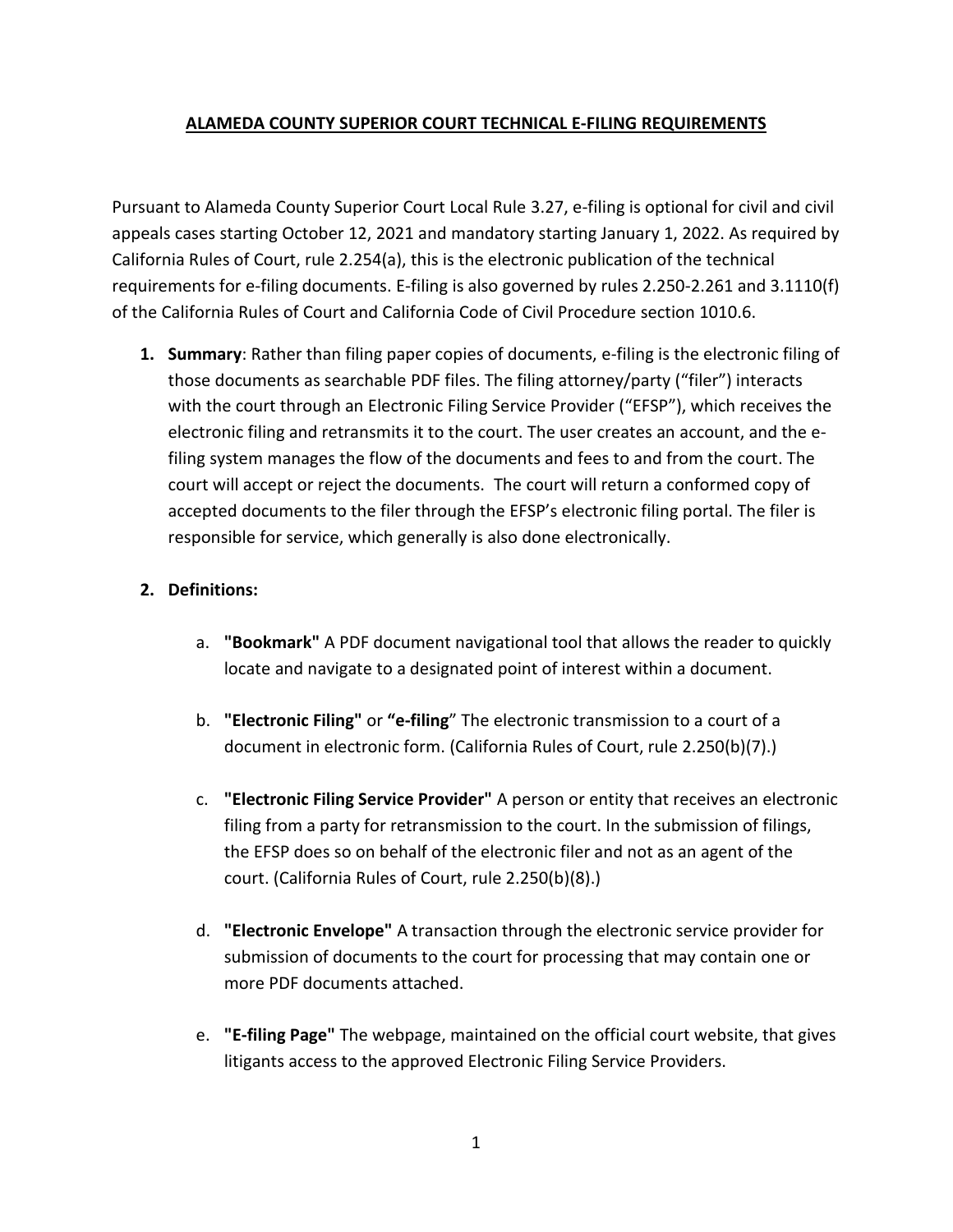- f. **"Electronic Signature"** For purposes of these local rules and in conformity with Code of Civil Procedure section 17, subdivision (b)(3), section 34, and section 1010.6, subdivision (b)(2), Government Code section 68150 (g), and California Rules of Court, rule 2.257, an electronic sound, symbol, or process attached to or logically associated with an electronic record and executed or adopted by a person with the intent to sign the electronic record.
- g. **"Filer"** The person or entity filing a document.
- h. **"Hyperlink"** An electronic link providing direct access from one distinctively marked place in a hypertext or hypermedia document to another in the same or different document.
- i. **"PDF"** (Portable Document Format) As used in these Technical Requirements, a document format that preserves all fonts, formatting, colors, and graphics of the original source document, regardless of the application platform used to prepare the original source document.
- j. **"Redacted"** The editing of a document to remove, mask, or delete privileged or confidential information.
- k. **"Un-redacted"** A version/copy of a document containing all complete information including confidential or privileged information.

# **3. Electronic Filing**

**a. Represented Litigants** As authorized by California Rules of Court, rule 2.253(b), pursuant to Alameda County Local Rule 1.7, represented litigants must electronically file documents with the court through an approved EFSP. (Optional through December 31, 2021.)

# **4. Exempt Litigants**

a. Self-represented parties and non-parties are not required to e-file but are encouraged to do so. Self-represented parties and non-parties must be served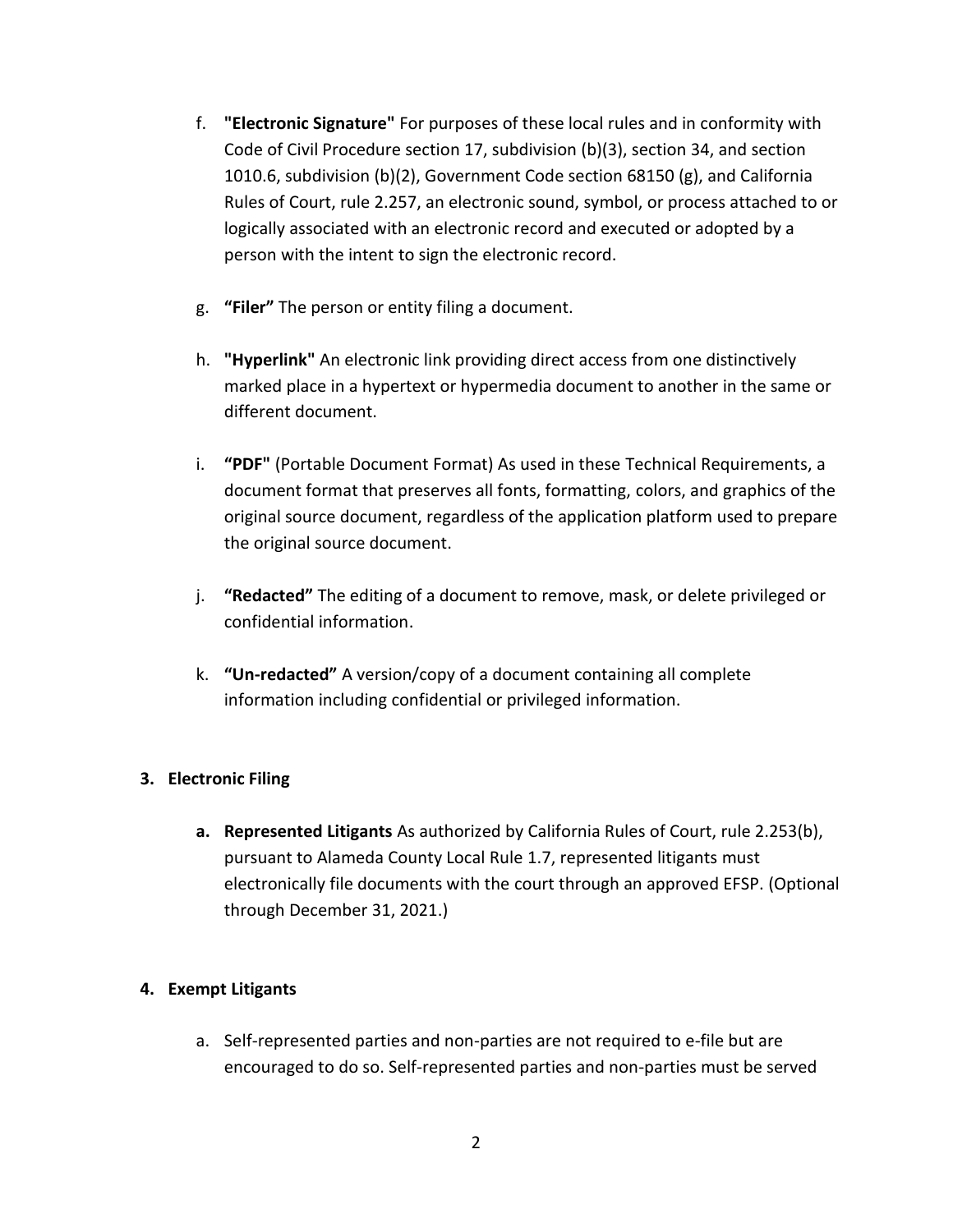conventionally, unless the self-represented party or non-party agrees, in writing, to accept electronic service.

b. Pursuant to Code of Civil Procedure section 1010.6 (d)(3) and California Rules of Court, rule 2.253(b)(4), any party may make application to the court requesting to be excused from filing documents electronically and be permitted to file documents by conventional means if the party shows undue hardship or significant prejudice. Such application will ordinarily be heard in the Department to which the case is assigned. If the case has not been assigned, the application will be determined by a Supervising Judge for the case type or assigned courthouse.

## **5. Exempt Filings:**

- a. Pursuant to Local Rule 3.27(d), the following documents must be filed nonelectronically:
	- (1) Bench Warrants
	- (2) Subpoenaed documents
	- (3) Bonds
	- (4) Undertakings
	- (5) Certified judgments
	- (6) Out of State or Out of County Abstracts or Commissions
	- (7) Sister State Judgments
	- (8) Subpoenas for Out of State Actions
	- (9) Payee Data Records

# **6. Electronic Filing System Working Procedures (See also California Rules of Court, rule 2.255)**

- **a.** ESFPs must obtain and manage registration information for persons and entities electronically filing with the court.
- **b.** Each EFSP must promptly send filers confirmation of the receipt of any document that filers have transmitted for filing with the Clerk. Such confirmation must indicate the date and time of receipt stated in Pacific Time. The Clerk must review the document and transmit to the EFSP confirmation that the document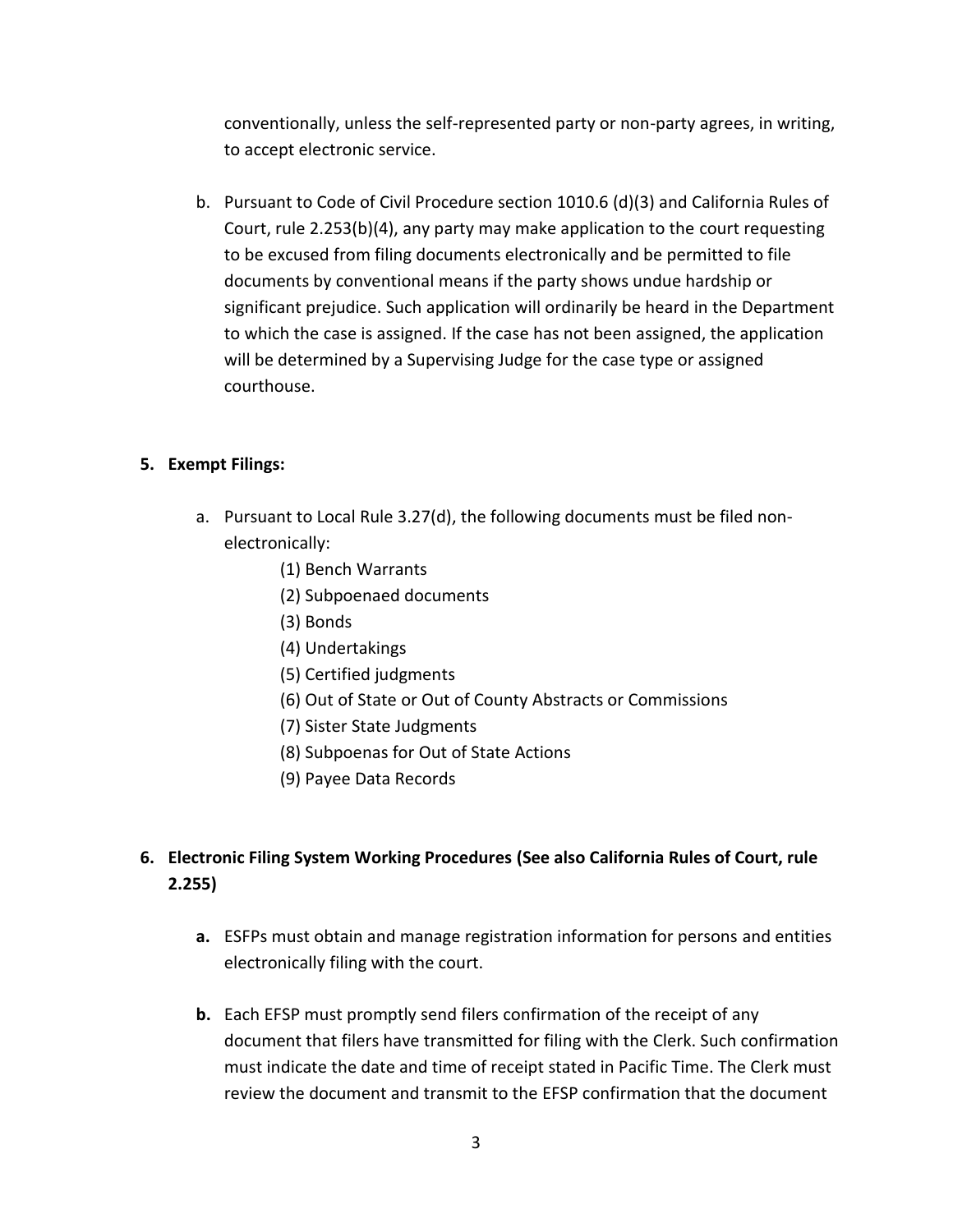has been reviewed, accepted, or rejected by the Clerk. The Clerk must electronically endorse any document accepted for filing in accordance with California Rules of Court, rule 2.259(e), or must promptly transmit the Clerk's notice of rejection or amendment to the User through Vendor.

- c. Each EFSP shall collect filing fees for any electronically filed document. Each Filer must pay all required filing fees for e-filed documents to the EFSP. EFSP will invoice each filer monthly for the total amount of such filing fees. EFSP must remit filing fees to the Clerk. At such time, those fees are the sole property of the Clerk of the Superior Court. All requests for refunds of filing fees must be addressed to the Clerk and may be submitted electronically in the manner prescribed by the Clerk.
- **7. Obligation to Keep Information Current.** Each party or non-party that is required to or had agreed to e-file must furnish that party's electronic service address when first efiling any paper in a matter. Each party can have only one e-service address in each case. A party whose electronic service address changes while the matter is pending must promptly e-file a notice of change of electronic service address on Judicial Council Form EFS-010, Notice to Change Electronic Service Address, with the court and must serve this notice on all other parties or their attorney(s) of record. An electronic service address is presumed valid for a party if the party files electronic documents with the court from that address and has not filed and served notice that the address is no longer valid. (California Rules of Court, rule 2.256)

### **8. Technical Requirements**

- a. Electronic documents must be electronically filed in PDF, text searchable format when technologically feasible without impairment of the document's image.
- b. Preferably, the table of contents for any filing should be bookmarked to each referenced section.
- c. Pursuant to California Rules of Court, rule 3.1110(f)(4). Unless they are submitted by a self-represented party, electronic exhibits must include electronic bookmarks with links to the first page of each exhibit and with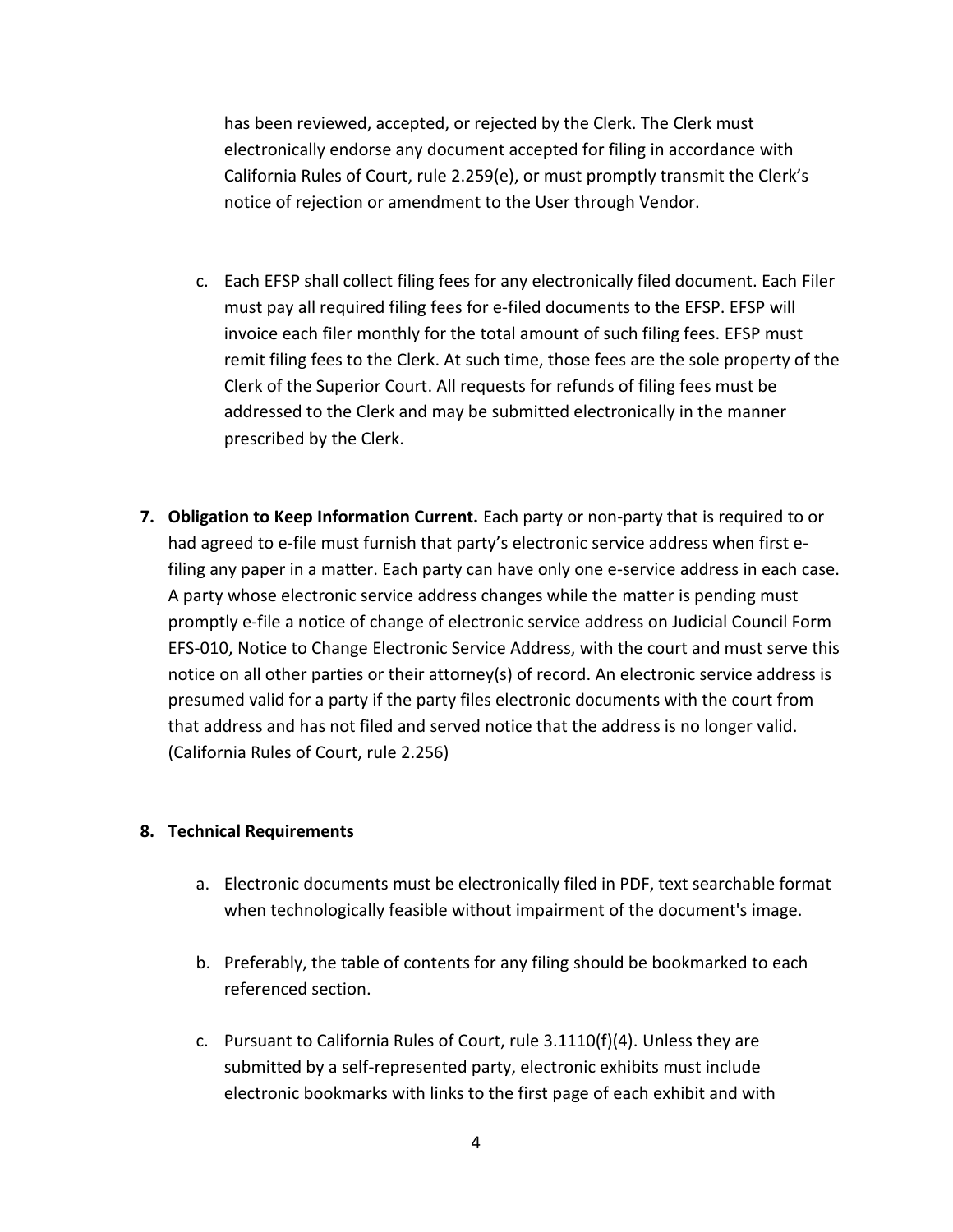bookmark titles that identify the exhibit number or letter and briefly describe the exhibit.

- d. Attachments to primary documents must be bookmarked. Examples include, but are not limited to, the following:
	- i. Depositions;
	- ii. Declarations;
	- iii. Exhibits (including exhibits to declarations);
	- iv. Transcripts (including excerpts within transcripts);
	- v. Points and Authorities;
	- vi. Citations; and
	- vii. Supporting Briefs.
- e. **Hyperlinks**. Use of hyperlinks within documents (including attachments and exhibits) is strongly encouraged.
- f. **Accompanying Documents.** Each document accompanying a single pleading must be electronically filed as a separate digital PDF document.
- g. **Multiple Documents.** Multiple documents relating to one case can be uploaded in one envelope transaction.
- h. **Writs and Abstracts.** Writs and Abstracts must be submitted as a separate electronic envelope.
- i. **Electronic Title of Documents**. The document title entered on the EFSP system must be the same as that reflected in the caption of the document.
- **j. Redaction.** Pursuant to California Rules of Court, rule 1.201, it is the submitting party's responsibility to redact confidential information (such as using initials for names of minors, using the last four digits of a social security number, and using the year for date of birth) so that the information shall not be publicly displayed.
- **k. Sealed Documents.** Alameda County Superior Court Local Rule 3.27(e) states the requirement for filing of confidential documents for which sealing is required. See also California Rules of Court, rules 2.550-51.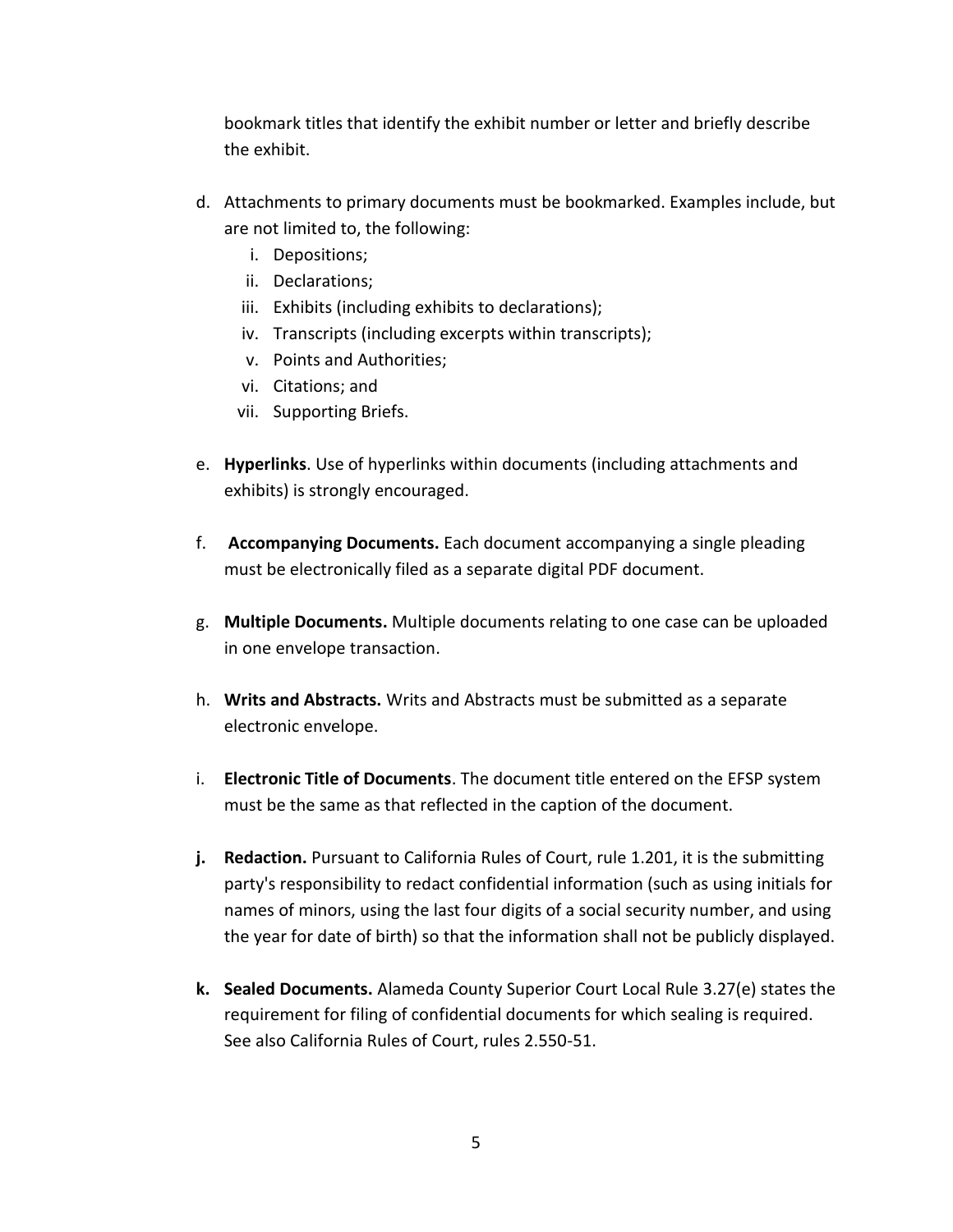## **9. Date of filing.**

- **a.** Any document received electronically by the court between 12:00 a.m. and 11:59:59 p.m. shall be deemed to have been effectively filed on that court day if accepted for filing. Any document received electronically on a non-court day, is deemed to have been effectively filed on the next court day if accepted. (California Rules of Court, rule 2.253(b)(6); Code Civ. Proc. § 1010.6(b)(3).)
- **b.** Notwithstanding any other provision of this order, if a digital document is not filed in due course because of: (1) an interruption in service; (2) a transmission error that is not the fault of the transmitter; or (3) a processing failure that occurs after receipt, the court may order, either on its own motion or by noticed motion submitted with a declaration for court consideration, that the document be deemed filed as of the attempted transmission date.
- **10. Electronic Service** generally, see California Rules of Court, rule 2.251.) Filers are deemed to have agreed to accept electronic service at the electronic service address they provide. (California Rules of Court, rule 2.251(C)(3).) Self represented parties and parties exempt from e-filing must affirmatively consent to acceptance of electronic service. (California Rules of Court, rule 2.251(b)(1)(B).)
- **11. Documents Issued by the Court**. The Court may issue, file, and serve notices, orders, and other documents electronically subject to the provisions of these e-filing Rules.

### **12. Printed Courtesy Copies.**

a. Pursuant to Alameda County Superior Court Local Rule 3.30(c), an identical courtesy copy of any e-filed document submitted in support of, in opposition to, or in connection with any motion or application must be delivered to the courtroom clerk assigned to the Department in which the motion or application will be heard. For regular motions, such delivery must be made by noon the court day after the paper is filed, lodged, or otherwise submitted. For in limine motions or matters on which the hearing will be two court days or fewer from filing, the courtesy copies shall be delivered the same day as filing. For ex parte motions, the courtesy copies must be delivered consistent with each